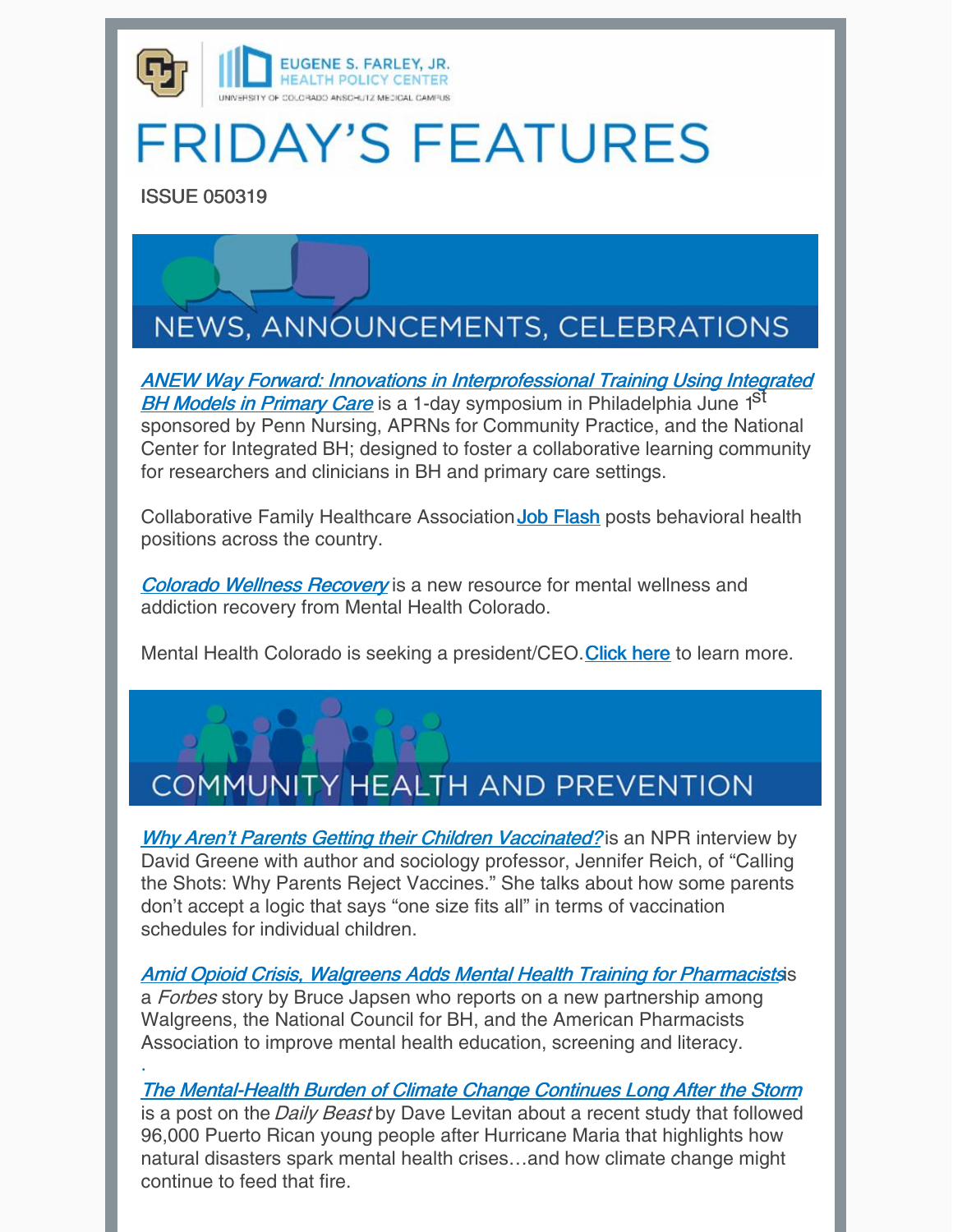**Survey: Americans [Becoming](https://finance.yahoo.com/news/survey-americans-becoming-more-open-mental-health-100000647.html) More Open about Mental Healthis a story on** Finance. Yahoo about results of a survey by The Harris Poll for the American Psychological Association that showed 87% of adults agreed that having a mental health disorder is nothing to be ashamed of, and 86% said they believe that people with mental health disorders can get better.

As Artificial Intelligence Moves into Medicine, the Human Touch Could Be a **Casualty** is an NPR story by Richard Harris who [emphasizes](https://www.npr.org/sections/health-shots/2019/04/30/718413798/as-artificial-intelligence-moves-into-medicine-the-human-touch-could-be-a-casual) how health care is more than a simple transaction and how AI may continue to create "haves" and "have nots," as well as degrade the human relationship at the core of medicine.

The National [Foundation](https://mailchi.mp/5f9812881f05/april-newsletter-louder-than-silence?e=%5bUNIQID%5d) to End Child Abuse and Neglectwas co-founded by Lori Poland, abuse transcender, and Dr. Dick Krugman, Farley Center Steering Committee member (and so much more), who are working to bring this serious problem (typically dealt with after the fact) front and center, and to encourage everyone to be "Louder than Silence."



**Health insurance deductibles soar, leaving Americans with [unaffordable](https://www.latimes.com/politics/la-na-pol-health-insurance-medical-bills-20190502-story.html) bills is** a story in the LA Times by Noam N. Levey about how Americans' savings are not keeping pace with the annual deductibles in job-based health plans that have nearly quadrupled.

**Dying man to [Congress:](https://www.cnn.com/2019/04/30/politics/medicare-for-all-house-democrats/index.html) GoFundMe is not a health care planis a CNN Politics** story by Haley Byrd who reports on House testimony for the Medicare for ALL bill from Ady Barkan, a 35 year-old father confined to a motorized wheelchair by ALS, who argued that an incremental approach is inadequate.

We need a national [conversation](https://www.npr.org/sections/health-shots/2019/04/30/718413798/as-artificial-intelligence-moves-into-medicine-the-human-touch-could-be-a-casual) about health – not just about health careis an opinion piece by Sandro Galea on *Stat* who says "Are we paying too much for health?" is the wrong question. We should be asking, "Is our spending making us healthier?" And the answer is no because we are not spending on health (preventing us from getting sick in the first place), but rather on health care – doctors, hospitals, medicines, treatments, etc.

**Bill to protect patients from surprise medical bills passes [Colorado](https://www.9news.com/article/news/bill-to-protect-patients-from-surprise-medical-bills-passes-colorado-senate/73-f557ca9b-df21-43dd-acc9-94a20c7852b4) Senateis a** story by Jacob Rodriguez for 9News who reports that a bill that would eliminate surprise medical bills from landing in the mailboxes of patients was passed by the Senate this week.

**[Breakdown:](https://calmatters.org/articles/breakdown-californias-mental-health-system-explained/) California's mental health system explained** is a story on CAL matters by Jocelyn Wiener who presents a lot of good data to aid in policy sculpting and setting a vision for change.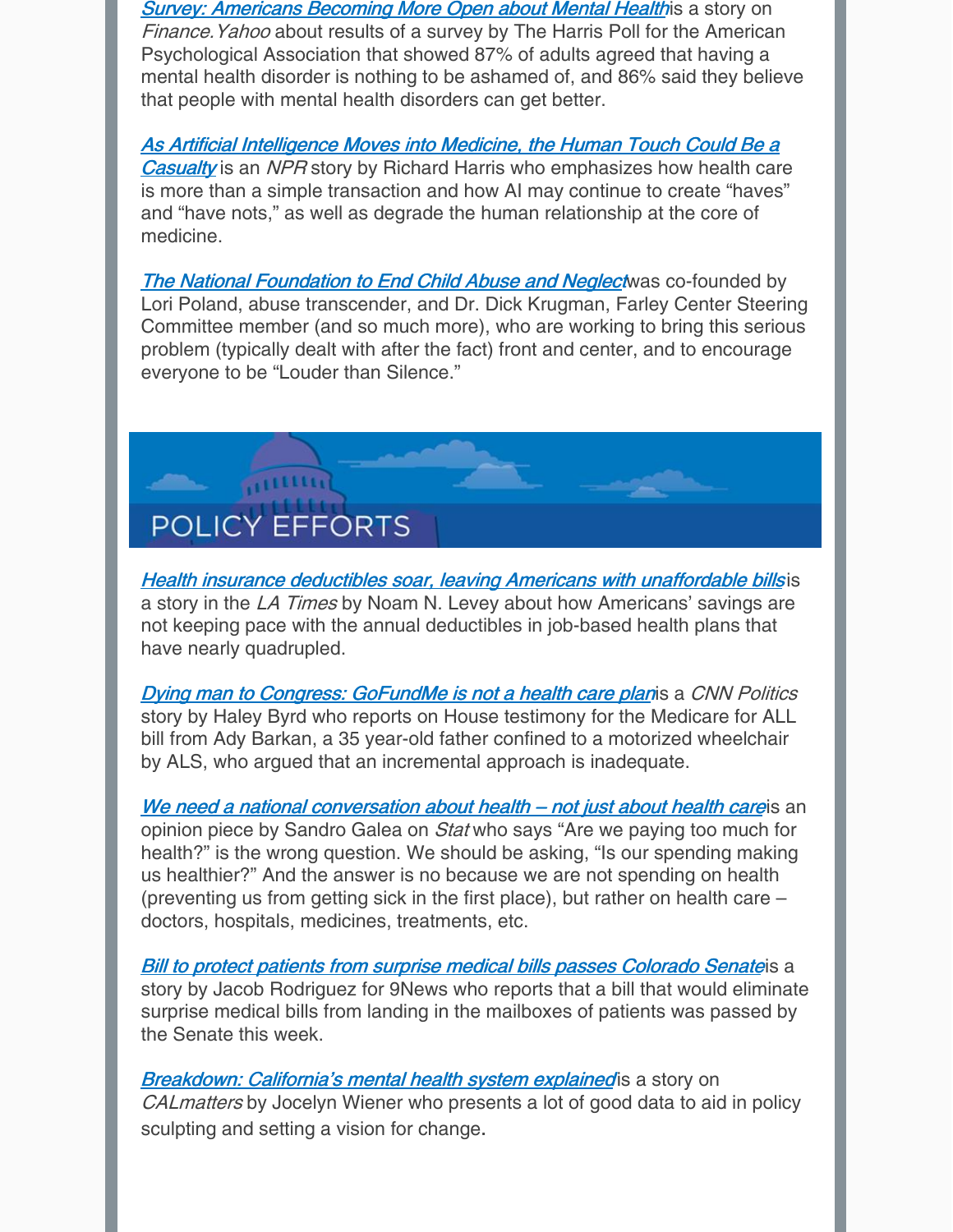## RESEARCH, DATA, EVALUATION

[Academic](https://www.modernhealthcare.com/operations/academic-medical-centers-face-identity-overhaul?utm_source=CUAT-Wed-May-1-2019&utm_medium=email&utm_campaign=CUAnschutzToday&utm_content=Academic-medical-centers-face-identity-overhaul) medical centers face identity overhaulis a post on Modern Healthcare by Alex Kacik with results from a survey of 1,250 consumers conducted by PricewaterhouseCooper's Health Research Institute. Half of those surveyed said they would not pay more for specialty medical care at an academic medical center…flagging the need for transforming their high-cost structures to remain viable.

Global Issue, Local Risk: CHI's Health and Climate Index Identifies Colorado's **Most Vulnerable Regions** is a post on the [Colorado](https://www.coloradohealthinstitute.org/research/global-issue-local-risk?utm_source=Master&utm_campaign=b3993fa3ef-EMAIL_CAMPAIGN_2019_04_30_09_59&utm_medium=email&utm_term=0_4c1f5e929a-b3993fa3ef-146463313) Health Institute site that features their health and climate index tool. Overall scores are reported at the regional level.

What are the recent and forecasted trends in [prescription](https://www.healthsystemtracker.org/chart-collection/recent-forecasted-trends-prescription-drug-spending/#item-start) drug spending? As a piece by Rabah Kamal and colleagues, for the Kaiser Family Foundation, who have created a collection of charts that explore trends in spending on prescription drugs.

New National Poll Shows Impacts of Rural [Economy](https://www.fb.org/newsroom/new-national-poll-shows-impacts-of-rural-economy-on-farmer-mental-health) on Farmer Mental Health is a story on the Farm Bureau site that discusses a recent Morning Consult research poll sponsored by the American Farm Bureau Federation of rural adults, farmers and farmworkers to better understand factors affecting their mental health.

**[Rejection](https://aeon.co/essays/health-warning-social-rejection-doesnt-only-hurt-it-kills) kills** is a posting on Aeon by Elitsa Dermendzhiyska, mental health researcher and writer in London, who writes about how the brain makes no distinction between a broken bone and an aching heart, "which is why social exclusion needs a health warning."

The Impact of Graduate Medical Education on Physician [Maldistribution](https://www.graham-center.org/rgc/press-events/events/forums/impact-gme-physician-maldistribution.html)was a policy forum sponsored by the Robert Graham Center in March. Slides presented can be **[accessed](https://www.graham-center.org/content/dam/rgc/documents/press-events/primary-care-forum/ImpactGraduateMedEdPhysicianMaldistributio-032019.pdf) here.** "Research on [Redesigning](https://www.graham-center.org/rgc/press-events/events/forums/impact-gme-physician-maldistribution.html) Graduate Medical Education to Better Meet Population Health Needs" is an issue brief that summarizes research conducted by the Program on Health Workforce Research and Policy on GME, based at The Cecil G. Sheps Center for Health Services Research. Findings were presented at this forum.

A [Methodology](https://www.ncbi.nlm.nih.gov/pmc/articles/PMC5269545/) for Using Workforce Data to Decide which Specialties and **States to Target for Graduate Medical Educatio[n](https://www.ncbi.nlm.nih.gov/pmc/articles/PMC5269545/) Expansion is an article in** Health Services Research by Dr. Erin P. Fraher and colleagues that outlines a methodology for allocating graduate medical education training positions based on data from a workforce projection model.